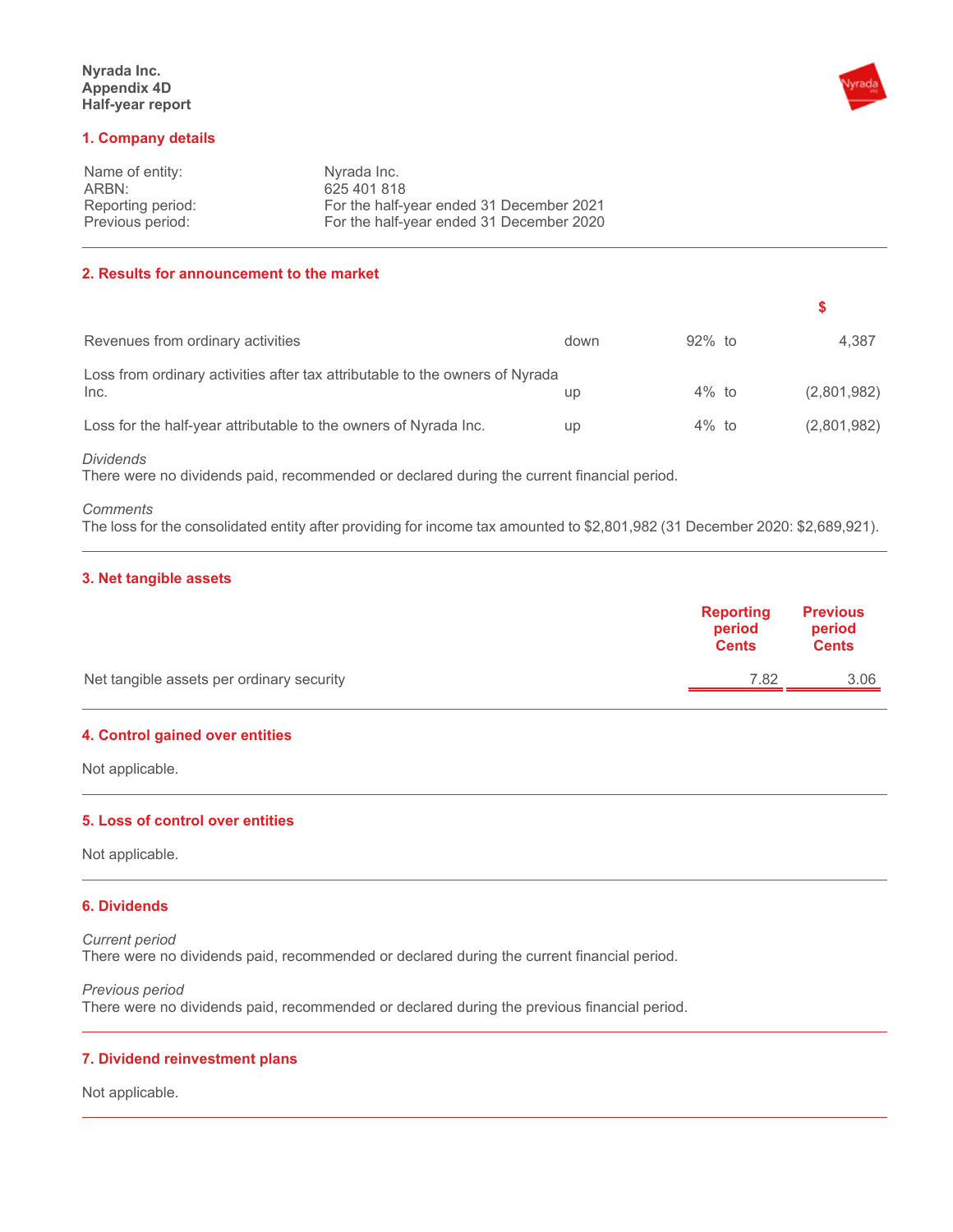#### **8. Details of associates and joint venture entities**

Not applicable.

## **9. Foreign entities**

*Details of origin of accounting standards used in compiling the report:* 

Although Nyrada Inc. is a company incorporated in Delaware, United States of America, AASB accounting standards have been applied.

## **10. Audit qualification or review**

*Details of audit/review dispute or qualification (if any):* 

The financial statements were subject to a review by the auditors and the review report is attached as part of the Half year financial report.

### **11. Attachments**

*Details of attachments (if any):* 

The Interim Report of Nyrada Inc. for the half-year ended 31 December 2021 is attached.

## **12. Signed**

Signed  $\sqrt{6\hbar\chi}$   $\sqrt{100000}$ 

John Moore Non-Executive Chairman

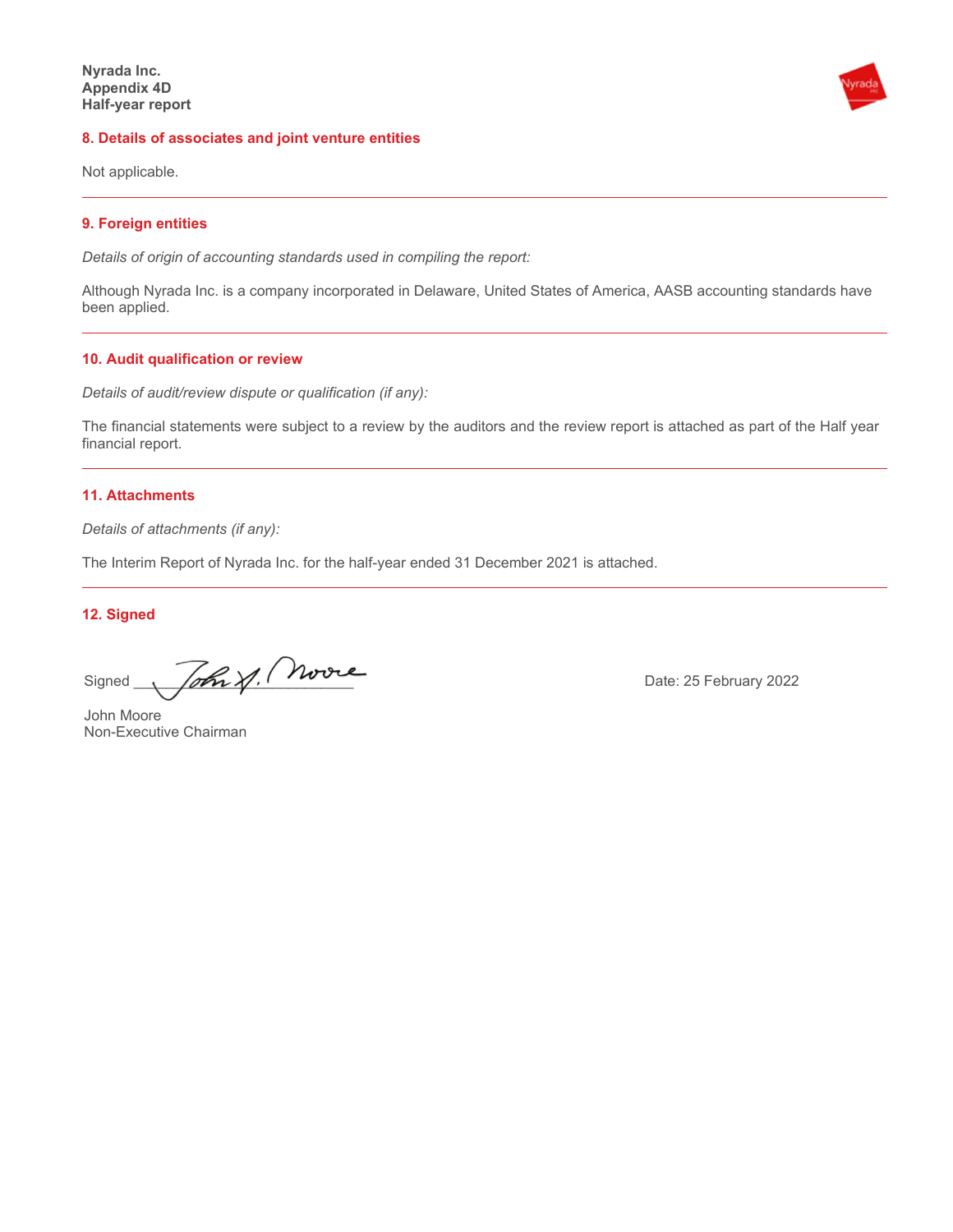

# **Nyrada Inc.**

**ARBN 625 401 818** 

**Half year financial report - 31 December 2021**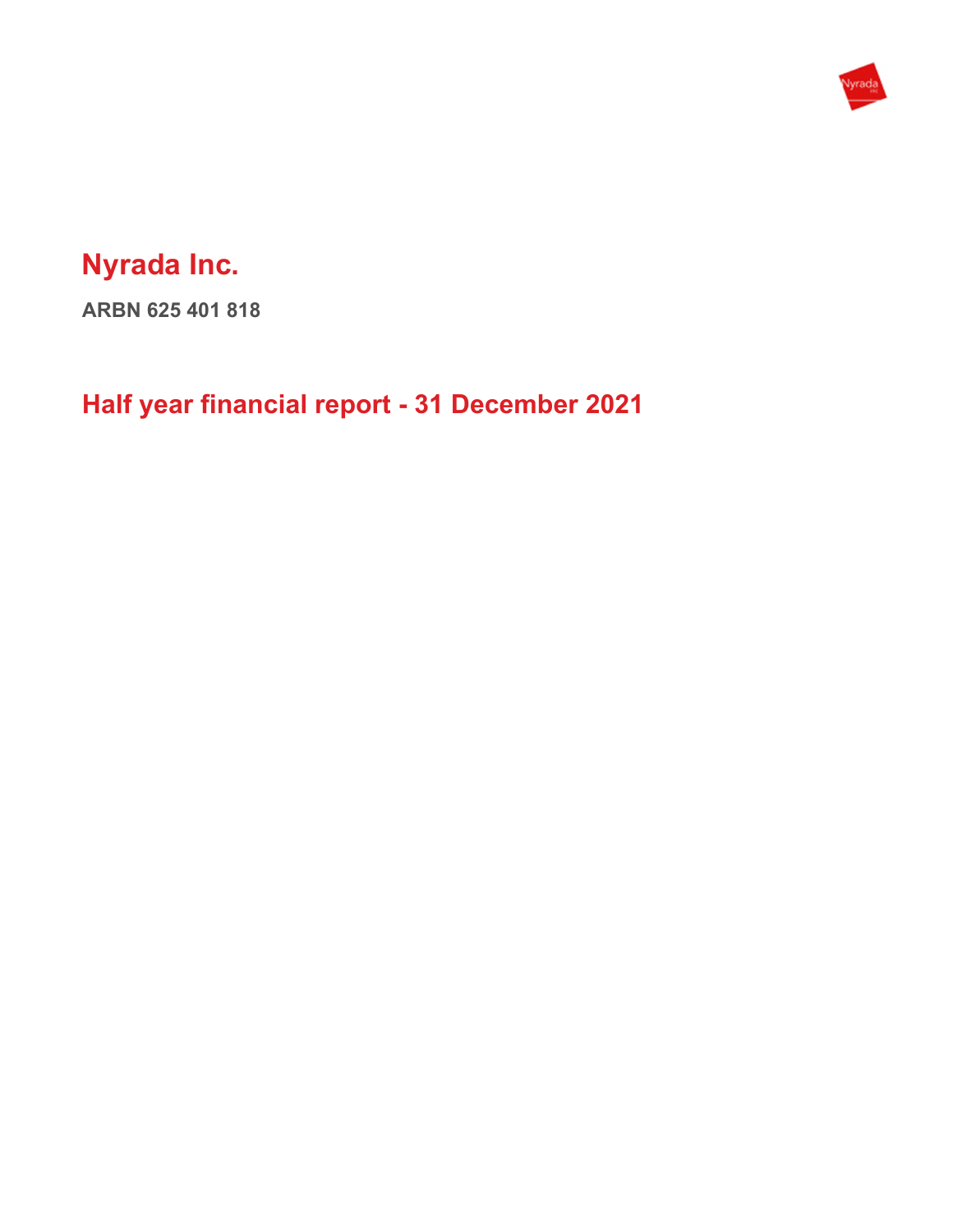## **Nyrada Inc. Corporate directory 31 December 2021**



| <b>Directors</b>                                                  | John Moore<br><b>Peter Marks</b><br>Rüdiger Weseloh<br>Marcus Frampton<br><b>Christopher Cox</b><br>lan Dixon                                                                                                   |
|-------------------------------------------------------------------|-----------------------------------------------------------------------------------------------------------------------------------------------------------------------------------------------------------------|
| Company secretary                                                 | David Franks                                                                                                                                                                                                    |
| Registered office in Australia<br>and principal place of business | Suite 2, Level 3<br>828 Pacific Highway<br>Gordon, NSW 2072<br>Australia<br>Tel: +61 2 9053 1990                                                                                                                |
| Registered office in place of<br>incorporation                    | 1209 Orange Street<br>Wilmington, Delaware 19801<br>United States of America                                                                                                                                    |
| Share/CDI register                                                | <b>Automic Pty Ltd</b><br>Level 5, 126 Phillip Street<br>Sydney, NSW 2000                                                                                                                                       |
| Auditor                                                           | William Buck Audit (Vic) Pty Ltd<br>Level 20, 181 William Street<br>Melbourne, VIC 3000                                                                                                                         |
| Stock exchange listing                                            | Nyrada Inc. instruments registered for trade on the Australian Securities Exchange<br>are CHESS Depositary Interests (CDIs). One CDI is equivalent to one Share, being<br>Class A Common Stock. (ASX Code: NYR) |
| Website                                                           | www.nyrada.com                                                                                                                                                                                                  |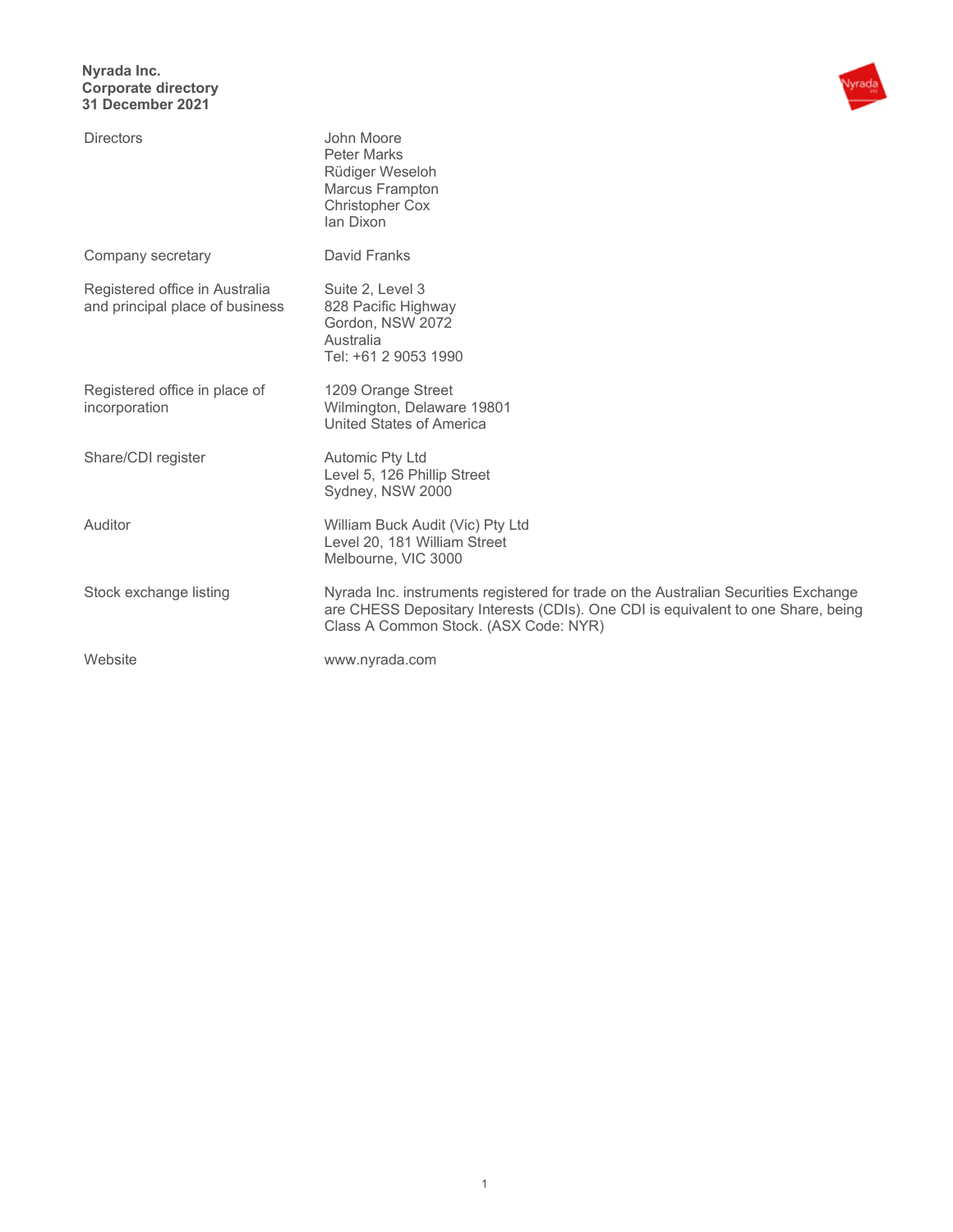**Nyrada Inc. Contents 31 December 2021** 

| Directors' report                                                       | 3  |
|-------------------------------------------------------------------------|----|
| Auditor's independence declaration                                      |    |
| Consolidated statement of profit or loss and other comprehensive income | 8  |
| Consolidated statement of financial position                            | 9  |
| Consolidated statement of changes in equity                             | 10 |
| Consolidated statement of cash flows                                    | 11 |
| Notes to the consolidated financial statements                          | 12 |
| Directors' declaration                                                  | 16 |
| Independent auditor's review report to the members of Nyrada Inc.       |    |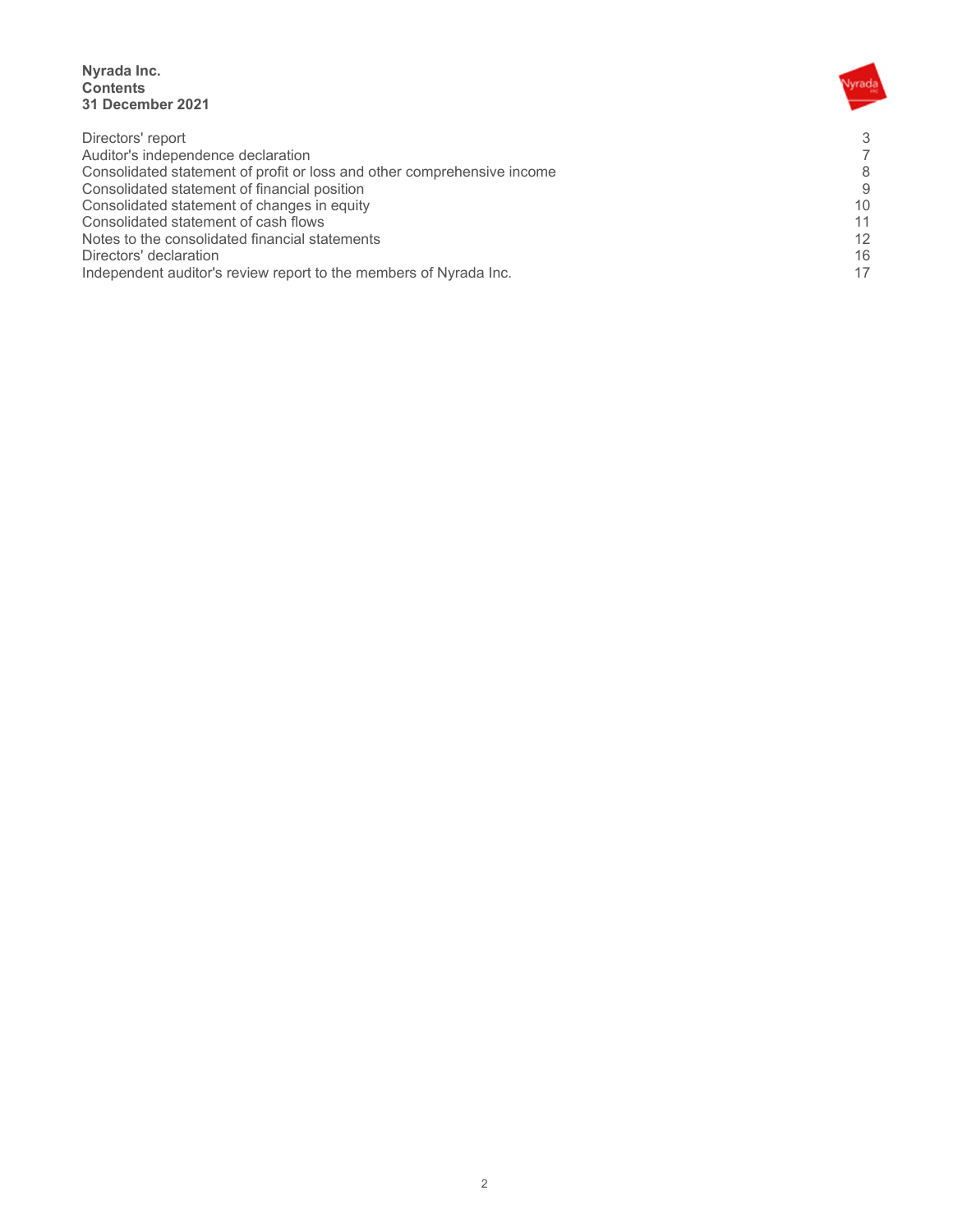

The directors present their report, together with the financial statements, on the consolidated entity (referred to hereafter as the 'consolidated entity') consisting of Nyrada Inc. (referred to hereafter as the 'company' or 'parent entity') and the entities it controlled at the end of, or during, the half-year ended 31 December 2021.

## **Directors**

The following persons were directors of Nyrada Inc. during the whole of the financial half-year and up to the date of this report, unless otherwise stated:

John Moore **Non-Executive Chairman** Peter Marks Non-Executive Director Rüdiger Weseloh Non-Executive Director Marcus Frampton **Non-Executive Director** Non-Executive Director Christopher Cox Non-Executive Director Non-Executive Director

## **Principal activities**

Nyrada is a preclinical stage, drug discovery and development company, specialising in novel small molecule drugs to treat cardiovascular and neurological diseases. The Company has two main programs, each targeting market sectors of significant size and considerable unmet clinical need. These programs are developing a cholesterol lowering drug and a drug to treat brain injury, specifically traumatic brain injury and stroke.

Nyrada Inc. is incorporated in the state of Delaware, USA and is registered as a foreign company in Australia.

## **Financial results**

The loss for the consolidated entity after providing for income tax amounted to \$2,801,982 (31 December 2020: \$2,689,921).

The half-year ended 31 December 2021 operating results included the following

- Research and development expenditure of \$1,134,188 (31 December 2020: \$1,053,283);
- Corporate and administration expenses of \$358,652 (31 December 2020: \$557,838); and
- Share based payment expense of \$543,293 (31 December 2020: \$535,225)

The cash position as at 31 December 2021 was \$11,104,670 (31 December 2020: \$4,056,803 and 30 June 2021 \$13,750,743).

#### **Review of operations**

During the first half of the 2022 financial year, Nyrada continued to report encouraging data from its two lead programs developing new and novel drugs to treat brain injury and high cholesterol. The Company is focussed on completing the required preclinical studies as both programs advance towards Phase I first-in-human trials, to be run in Australia in the first half of the 2023 financial year.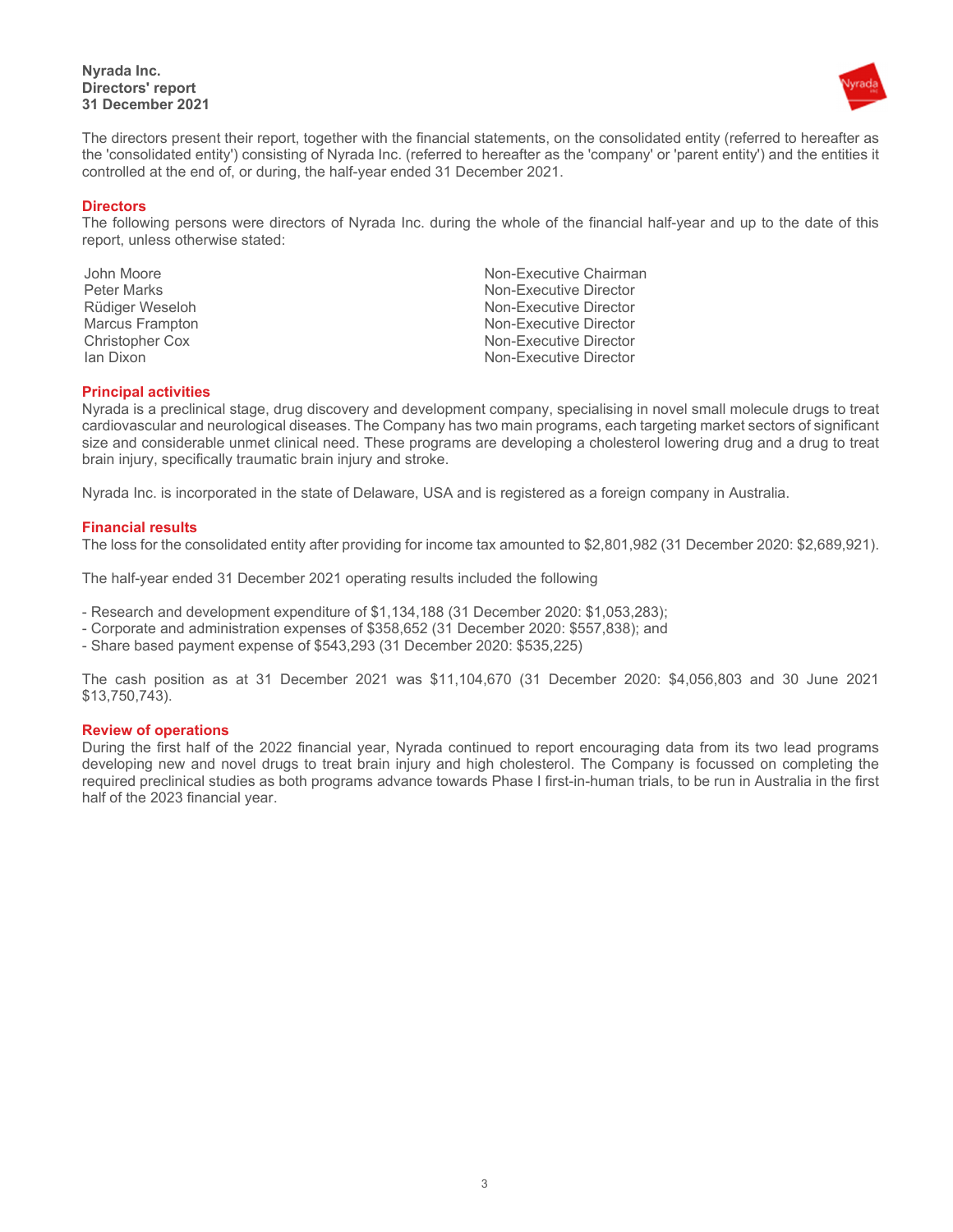#### **Nyrada Inc. Directors' report 31 December 2021**



## **Cholesterol-Lowering Program**

Nyrada's Cholesterol-Lowering Program aims to deliver the first-ever, single oral pill treatment that can be used with, or without, a statin to lower LDL cholesterol (bad cholesterol) and prevent cardiovascular disease. Its preclinical candidate is called NYX-PCSK9i and inhibits the function of a protein called PCSK9 that regulates LDL cholesterol in the body.

NYX-PCSK9i targets an exceptionally large cholesterol-lowering market dominated by statins. In the US alone, 27 million adults take a statin drug for high cholesterol, yet they are suboptimal for 70% of patients and often poorly tolerated<sup>1</sup>. Many of these patients will augment their therapy with an injectable PCSK9 inhibitor to improve efficacy.

Nyrada's drug aims to replace expensive and inconvenient injectable PCSK9 inhibitor drugs and could be taken on its own or in combination with a statin. NYX-PCSK9i has already been shown *in vivo* to reduce total cholesterol by 65% when given in combination with a statin, outperforming Pfizer's Lipitor® (atorvastatin), which reduced cholesterol by 27%.

During the half year, exploratory analysis results from an *in vivo* cholesterol efficacy study showed NYX-PCSK9i significantly increased plasma PCSK9 levels, supporting the mechanism of action of Nyrada's compound. The 35-day study used a specialised mouse model genetically modified to mimic human-like characteristics concerning cholesterol metabolism and cardiovascular health (APOE\*3-Leiden.CETP mouse model). NYX-PCSK9i was dosed at 50mg/kg as a monotherapy and in combination with the statin drug Lipitor® with no adverse effects identified.

During the study, NYX-PCSK9i also significantly increased the number of LDL receptors responsible for removing cholesterol from the bloodstream, with further analysis revealing Nyrada's compound also enhances cholesterol clearance from the body.

## *Preclinical Studies*

Charles River Laboratories, Inc. has been appointed to conduct the Company's preclinical studies in the US in the second half of FY2022, ahead of a Phase I cholesterol-lowering trial in Australia during the first half of FY2023. The required preclinical studies will be used to evaluate the safety and tolerability of Nyrada's drug in research models. Data from these studies will determine the safe starting dose for the Phase I first-in-human study.

## *Phase I Study*

The Phase I study will be a first-in-human, double-blind, randomised, dose escalation design evaluating the safety, tolerability, and pharmacokinetics of Nyrada's leading drug candidate in approximately 56 healthy volunteers, aged 18 to 50 years. The Company will also evaluate efficacy by measuring changes in LDL cholesterol levels in the blood.

Nyrada's drug candidate will be administered to participants as a once daily oral dose over the 14-day treatment period, to assess safety, tolerability, and efficacy. In the trial, participants will be split into 7 groups of 8, with each person in groups 1- 5 receiving a single dose of Nyrada's drug candidate or placebo, whilst healthy volunteers in groups 6 and 7 will receive a dose of Nyrada's drug candidate or placebo over 14 days. Pathology samples and data will be collected at selected time points over the trial period for all groups.

Pending scale-up manufacturing of the drug and ethics committee approval of the trial protocol, recruitment and dosing of the first participant is expected to commence in the first half of FY2023.

#### *Intellectual Property*

Nyrada's medicinal chemistry program continued to generate further promising PCSK9 inhibitor analogues, which enabled the Company to file a Patent Cooperation Treaty (PCT) application for new generation PCSK9 inhibitor compounds in December 2021. A PCT application makes it possible to seek protection for an invention simultaneously in a large number of countries by filing a single "international" patent application, instead of filing several separate national or regional applications.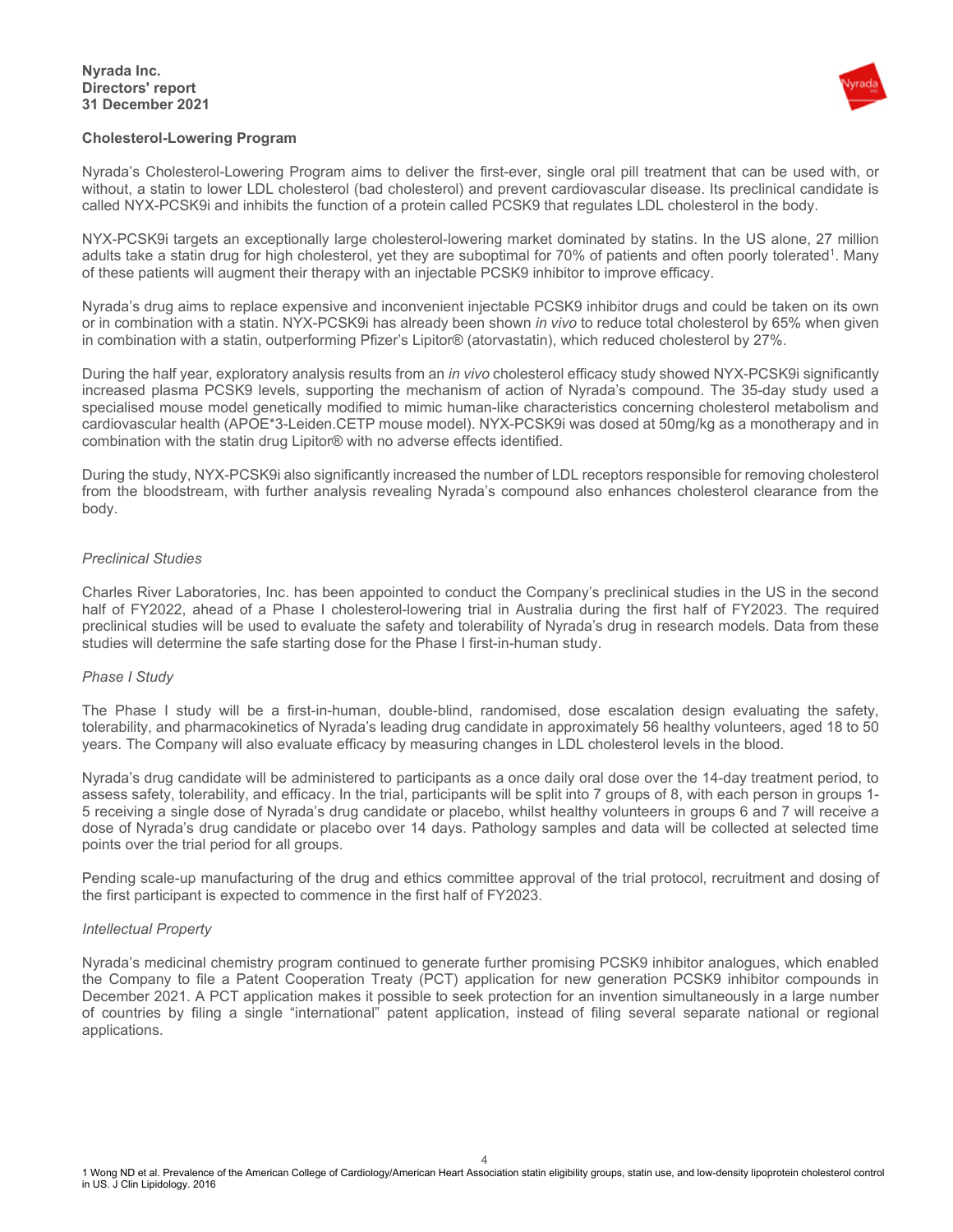

The PCT application builds on the patent granted by the US Patent and Trademark Office in the first half of FY2022 entitled, "Heterocyclic Inhibitors of PCSK9", marking the first patent for the Company's Cholesterol-Lowering Program. The composition of matter patent provides protection for Nyrada's intellectual property relating to its PCSK9 inhibitor technology in the US, and forms part of the Company's active IP strategy. The Company's corresponding European Patent is in the final stages of examination.

## **Brain Injury Program**

Nyrada's Brain Injury Program is developing a neuroprotectant drug to reduce secondary brain injury and the long-term disabling health impacts associated with stroke and traumatic brain injury (TBI). Annually, there are 800,000 strokes<sup>2</sup> in the US and 2.8 million TBIs<sup>3</sup> indicating a large unmet patient need for an effective FDA-approved drug for both indications.

In the US, TBIs disable six times more people each year than spinal cord injuries, multiple sclerosis, HIV/AIDS and breast cancer combined.3 Presently, treatment options are limited to neurosurgery and supportive care.

Brain injury typically consists of the primary damage which occurs acutely, followed by a secondary injury that occurs in the subsequent hours and days after the initial injury. This secondary injury is caused by a process called excitotoxicity which can double the total injury size. Nyrada's novel compounds inhibit excitotoxicity by limiting the build-up of calcium ions in brain cells that activate cell-death pathways and inflammation.

## *Preclinical TBI Efficacy Study*

The efficacy of Nyrada's brain injury drug candidate will be evaluated in a study to be run as part of the three-way collaboration the Company has with UNSW Sydney and the Walter Reed Army Institute of Research (WRAIR). A pilot study is being conducted to optimise the design of the efficacy study, specifically to refine the location and extent of injury in each brain injury model and select optimal timepoints to assess a therapeutic effect of Nyrada's drug in preventing secondary brain injury.

Brain samples from the Controlled Cortical Impact and Penetrating Ballistic Brain Injury models have been collected from WRAIR and are undergoing assessment at the Translational Neuroscience Facility of UNSW, utilising their sophisticated MRI technology (T2-weighted and Fractional Anisotropy MRI) to establish the nature and extent of injury. This reflects brain imaging technology used in hospital emergency rooms.

The data from the pilot study will allow Nyrada to ascertain the number of animals that will be required to provide a meaningful assessment of the therapeutic effect of the Company's drug.

#### *Testing Nyrada's Brain Injury Drug Candidate in Stroke*

The efficacy of Nyrada's brain injury drug candidate will be evaluated in a well-established preclinical model of stroke during the third quarter of FY2022. The model is called the Photothrombotic Model of Ischemia, where localised clot formation is achieved in a specific brain region, leading to a stroke. This model was previously used by Nyrada to test the efficacy of its first-generation molecule, which showed a promising efficacy signal.

This work in stroke is outside of the studies being undertaken as part of Nyrada's collaboration with WRAIR and UNSW. WRAIR's focus remains solely on developing a drug to mitigate the impact of TBI on military service members.

A key advantage of the drug Nyrada is developing is it can be administered to stroke and TBI patients in the same manner, by way of intravenous dosing over a 3-day period, which is matched to patient emergency hospital admission

5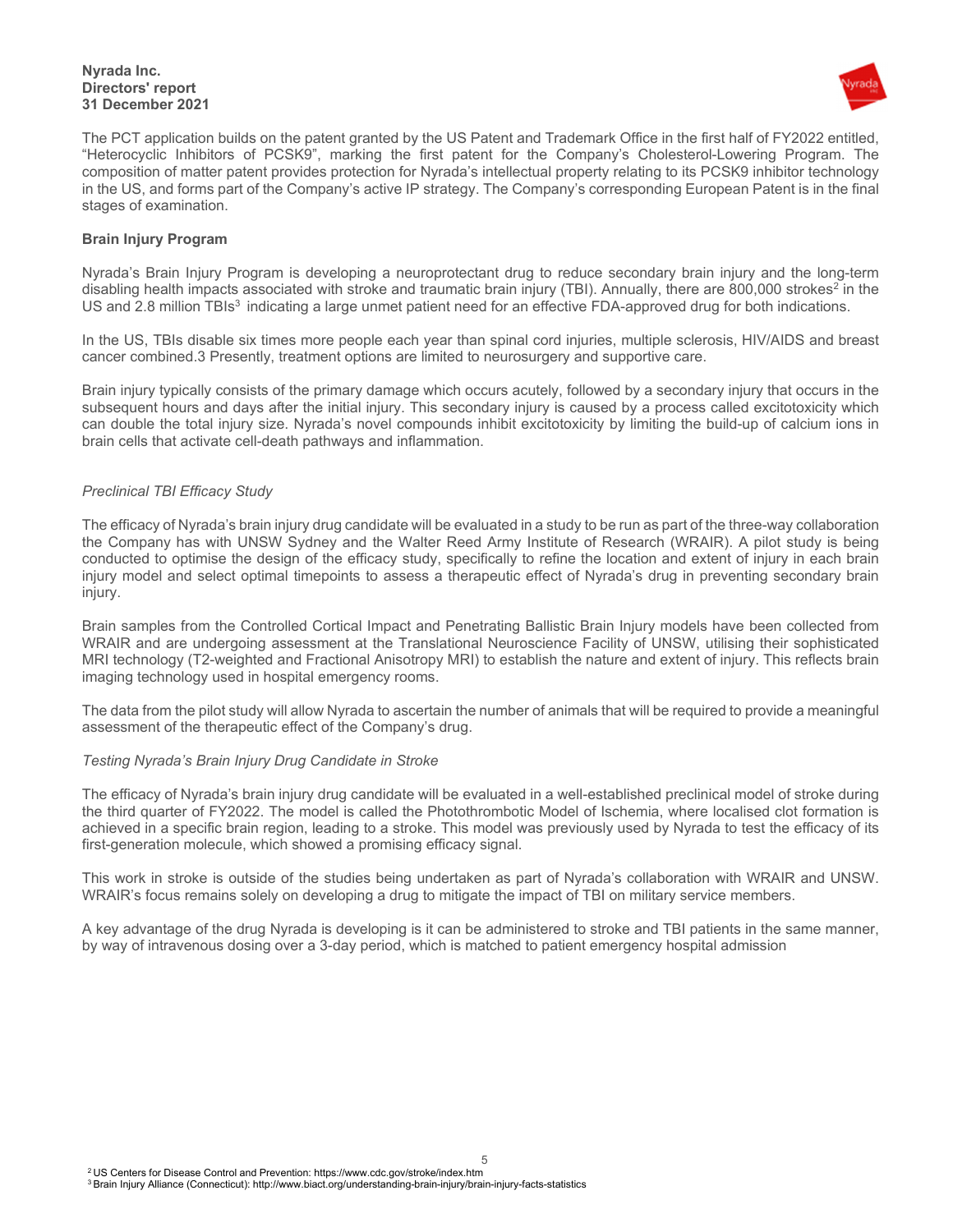



Nyrada expects to commence a Phase I first-in-human study for its Brain Injury Program in the first half of FY2023. The Phase I study will be run in Australia and will evaluate the safety and tolerability of the Company's brain injury drug candidate. Nyrada will provide an update on the preclinical studies with WRAIR and UNSW, as well selection of the contract research organisation and study design for the Phase I study in the first half of this year.

## **Outlook**

Nyrada is advancing strongly towards clinical trials to become a clinical stage company. Both its lead drug development programs are expected to enter Phase I first-in-human trials in the first half of FY2023. These studies will be run in Australia. An efficacy signal in the Cholesterol-Lowering Phase I trial will be a significant milestone for Nyrada and is likely to attract collaborator interest. Additionally, a positive read out from the Phase I study for the Brain Injury Program could support the development of Nyrada's drug in both TBI and stroke indications.

Prior to the commencement of clinical trials, the Company is looking forward to working with Charles River on the Cholesterol-Lowering Program's safety pharmacology and toxicology studies during the second half of FY2022. Nyrada will be providing updates on the results of these studies as data becomes available.

The Company will also be reporting on the results of testing its Brain Injury drug candidate in a preclinical model of stroke during the third quarter of FY2022.

## **Significant changes in the state of affairs**

There were no significant changes in the state of affairs of the consolidated entity during the financial half-year.

#### **Matters subsequent to the end of the financial half-year**

On 12 January 2022 the Company received its 2021FY Research and Development tax incentive refund.

On 17 January 2022 shares were released from escrow.

No other matter or circumstance has arisen since 31 December 2021 that has significantly affected, or may significantly affect the consolidated entity's operations, the results of those operations, or the consolidated entity's state of affairs in future financial years.

#### **Dividends**

There were no dividends paid, recommended or declared during the current or previous financial half-year.

#### **Auditor's independence declaration**

A copy of the auditor's independence declaration as required under section 307C of the *Corporations Act* 2001 is set out immediately after this directors' report.

This report is made in accordance with a resolution of directors, pursuant to section 306(3)(a) of the Corporations Act 2001.

On behalf of the directors

oh y. Moore

John Moore Non-Executive Chairman

25 February 2022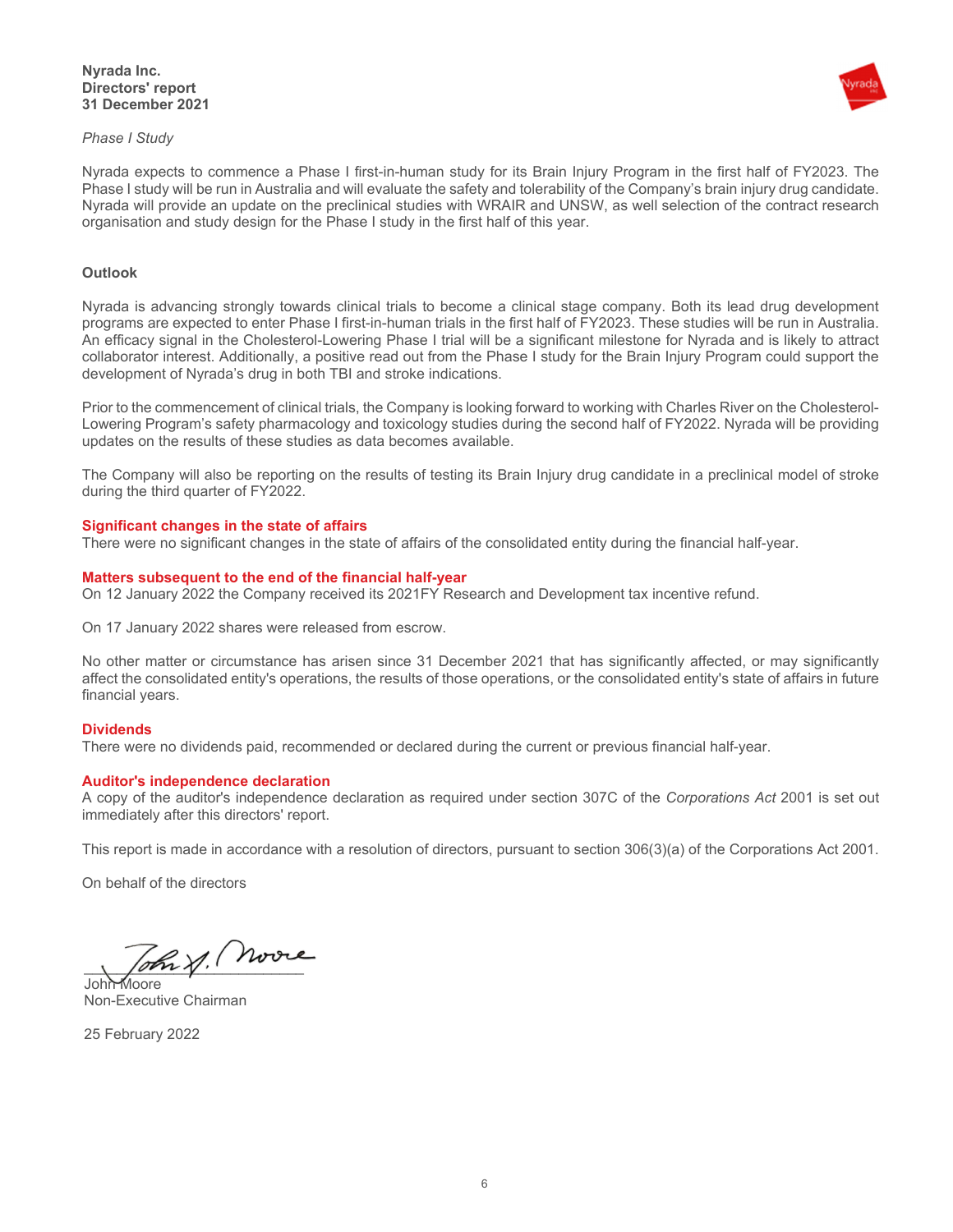

# **AUDITOR'S INDEPENDENCE DECLARATION UNDER SECTION 307C OF THE CORPORATIONS ACT 2001 TO THE DIRECTORS OF NYRADA INC**

I declare that, to the best of my knowledge and belief, during the half year ended 31 December 2021 there have been:

- **—** no contraventions of the auditor independence requirements as set out in the *Corporations Act 2001* in relation to the review; and
- **—** no contraventions of any applicable code of professional conduct in relation to the review.

William Buck

**William Buck Audit (Vic) Pty Ltd** ABN: 59 116 151 136

**N. S. Benbow Director** 

Melbourne, 25<sup>th</sup> February 2022

**ACCOUNTANTS & ADVISORS** 

Level 20, 181 William Street Melbourne VIC 3000 Telephone: +61 3 9824 8555 williambuck.com

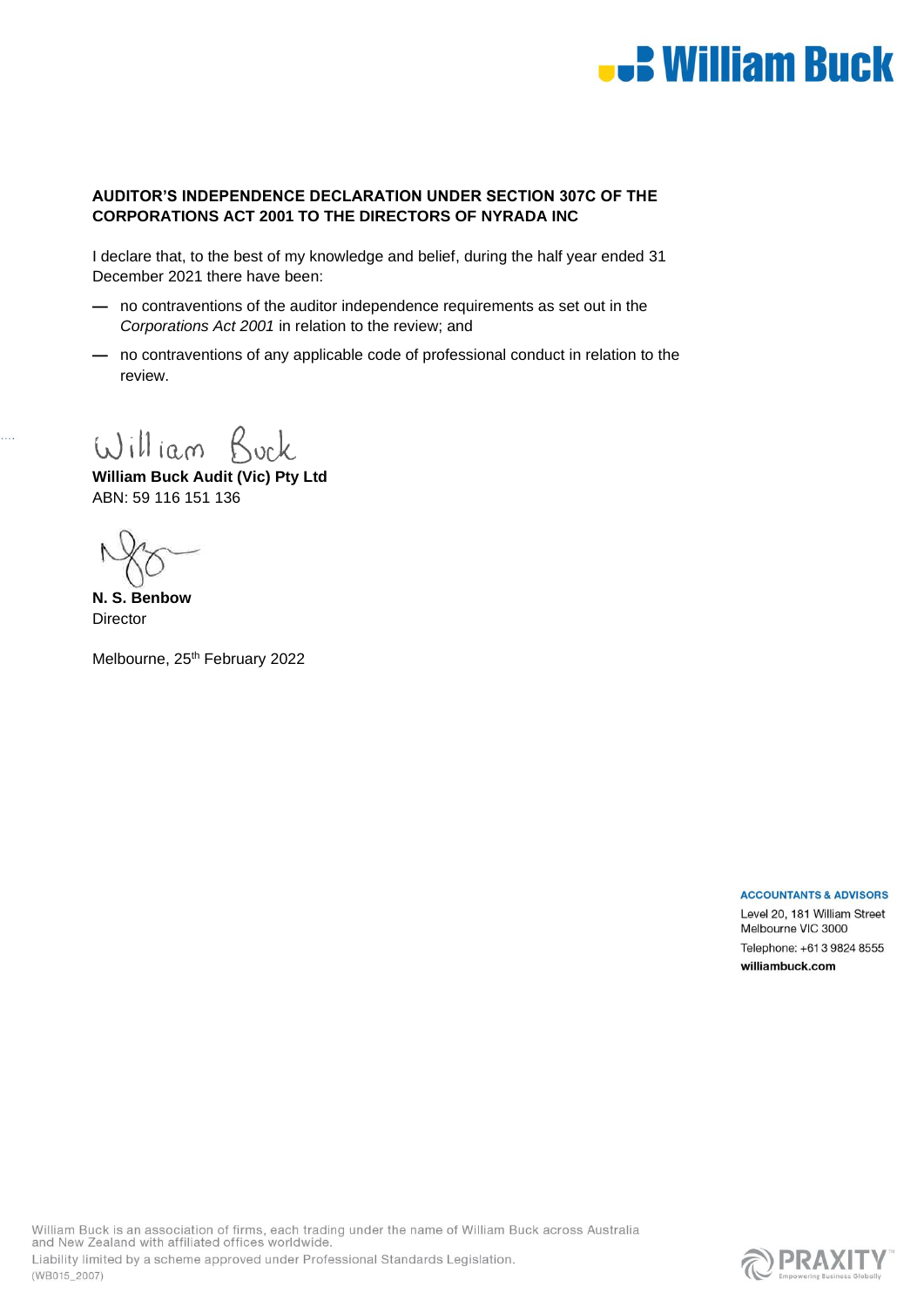**Nyrada Inc. Consolidated statement of profit or loss and other comprehensive income For the half-year ended 31 December 2021** 



|                                                                                              | <b>Note</b> | 31 Dec 2021<br>\$ | 31 Dec 2020<br>\$ |
|----------------------------------------------------------------------------------------------|-------------|-------------------|-------------------|
| <b>Revenue</b>                                                                               |             |                   |                   |
| Other income                                                                                 |             | 4.387             | 51,649            |
| <b>Expenses</b>                                                                              |             |                   |                   |
| Employee benefits expense - share based payments                                             |             | (543,293)         | (535, 225)        |
| Employee benefits expense                                                                    |             | (767, 324)        | (592, 989)        |
| Depreciation expense                                                                         |             | (1,526)           | (789)             |
| Research and development costs                                                               |             | (1, 134, 188)     | (1,053,283)       |
| Finance costs                                                                                |             | (1,386)           | (1, 446)          |
| Corporate and administration expenses                                                        |             | (358,652)         | (557,838)         |
| Loss before income tax expense                                                               |             | (2,801,982)       | (2,689,921)       |
| Income tax expense                                                                           |             |                   |                   |
| Loss after income tax expense for the half-year attributable to the owners of<br>Nyrada Inc. |             | (2,801,982)       | (2,689,921)       |
| Other comprehensive income for the half-year, net of tax                                     |             |                   |                   |
| Total comprehensive income for the half-year attributable to the owners of                   |             |                   |                   |
| Nyrada Inc.                                                                                  |             | (2,801,982)       | (2,689,921)       |
|                                                                                              |             | <b>Cents</b>      | <b>Cents</b>      |
| Basic earnings per share                                                                     | 12          | (1.79)            | (2.46)            |
| Diluted earnings per share                                                                   | 12          | (1.79)            | (2.46)            |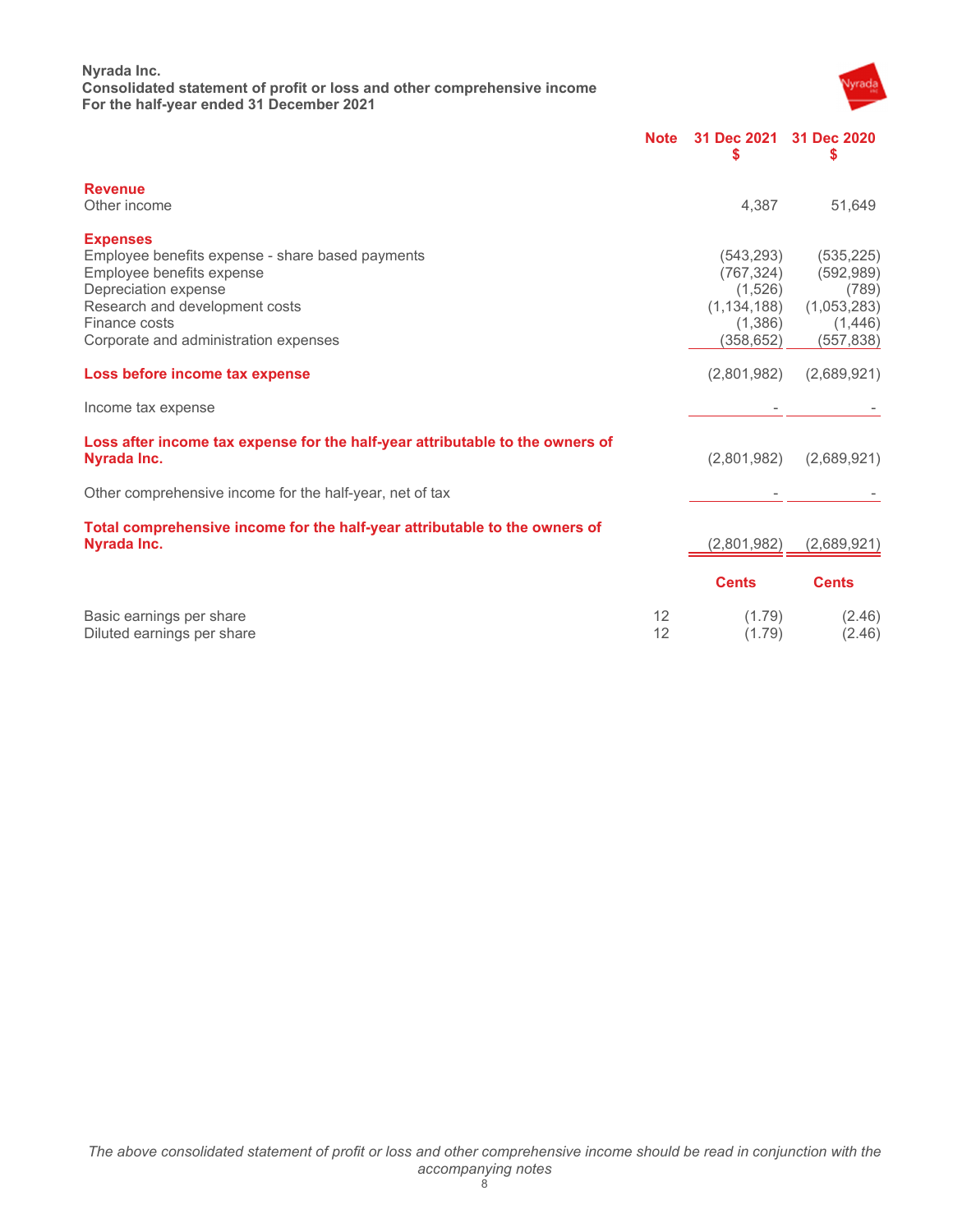## **Nyrada Inc. Consolidated statement of financial position As at 31 December 2021**



|                                                                                                                          | <b>Note</b> | 31 Dec 2021<br>\$                                | 30 Jun 2021<br>\$                              |
|--------------------------------------------------------------------------------------------------------------------------|-------------|--------------------------------------------------|------------------------------------------------|
| <b>Assets</b>                                                                                                            |             |                                                  |                                                |
| <b>Current assets</b><br>Cash and cash equivalents<br>Trade and other receivables<br>Prepayments<br>Total current assets | 5           | 11,104,670<br>1,361,224<br>216,931<br>12,682,825 | 13,750,743<br>1,359,133<br>1,688<br>15,111,564 |
|                                                                                                                          |             |                                                  |                                                |
| <b>Non-current assets</b><br>Plant and equipment<br>Intangibles<br>Total non-current assets                              |             | 8,547<br>37,000<br>45,547                        | 8,443<br>37,000<br>45,443                      |
| <b>Total assets</b>                                                                                                      |             | 12,728,372                                       | 15, 157, 007                                   |
| <b>Liabilities</b>                                                                                                       |             |                                                  |                                                |
| <b>Current liabilities</b><br>Trade and other payables<br>Employee benefits<br><b>Total current liabilities</b>          | 6           | 388,695<br>106,740<br>495,435                    | 588,029<br>77,352<br>665,381                   |
| <b>Total liabilities</b>                                                                                                 |             | 495,435                                          | 665,381                                        |
| <b>Net assets</b>                                                                                                        |             | 12,232,937                                       | 14,491,626                                     |
| <b>Equity</b><br>Issued capital<br><b>Reserves</b><br><b>Accumulated losses</b>                                          | 7<br>8      | 25,320,332<br>5,270,206<br>(18, 357, 601)        | 25,320,332<br>4,726,913<br>(15, 555, 619)      |
| <b>Total equity</b>                                                                                                      |             | 12,232,937                                       | 14,491,626                                     |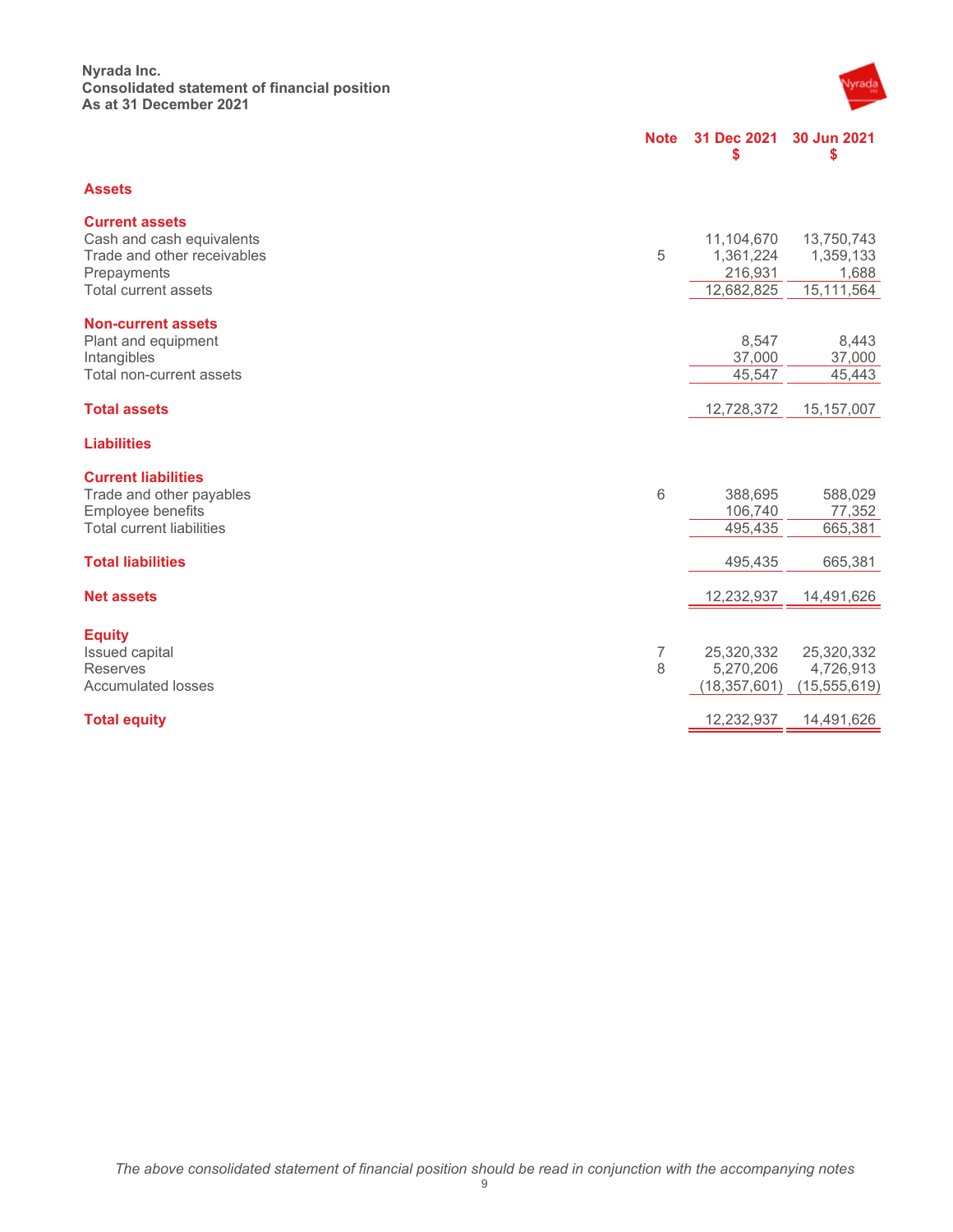## **Nyrada Inc. Consolidated statement of changes in equity For the half-year ended 31 December 2021**



|                                                                                                                          | <b>Issued</b><br>capital | <b>Reserves</b> | <b>Accumulated</b><br><b>losses</b> | <b>Total equity</b> |
|--------------------------------------------------------------------------------------------------------------------------|--------------------------|-----------------|-------------------------------------|---------------------|
| Balance at 1 July 2020                                                                                                   | 15,607,349               | 2,204,324       | (12, 285, 073)                      | 5,526,600           |
| Loss after income tax expense for the half-year<br>Other comprehensive income for the half-year, net of tax              |                          |                 | (2,689,921)                         | (2,689,921)         |
| Total comprehensive income for the half-year                                                                             |                          |                 | (2,689,921)                         | (2,689,921)         |
| Transactions with owners in their capacity as owners:<br>Vesting of share based payments<br><b>Issue of Common Stock</b> | 17.382                   | 535.225         |                                     | 535,225<br>17,382   |
| Balance at 31 December 2020                                                                                              | 15,624,731               | 2,739,549       | (14, 974, 994)                      | 3,389,286           |
|                                                                                                                          | <b>Issued</b><br>capital | <b>Reserves</b> | <b>Accumulated</b><br><b>losses</b> | <b>Total equity</b> |

| Balance at 1 July 2021                                                                                      | 25.320.332                    |   | 4,726,913 (15,555,619) 14,491,626     |  |
|-------------------------------------------------------------------------------------------------------------|-------------------------------|---|---------------------------------------|--|
| Loss after income tax expense for the half-year<br>Other comprehensive income for the half-year, net of tax | $\overline{\phantom{a}}$<br>- | - | $(2,801,982)$ $(2,801,982)$<br>$\sim$ |  |
| Total comprehensive income for the half-year                                                                | $\overline{\phantom{a}}$      |   | (2,801,982) (2,801,982                |  |

Vesting of share based payments and the state of the state of the state of the state of the state of the state of the state of the state of the state of the state of the state of the state of the state of the state of the

Balance at 31 December 2021 25,320,332 5,270,206 (18,357,601) 12,232,937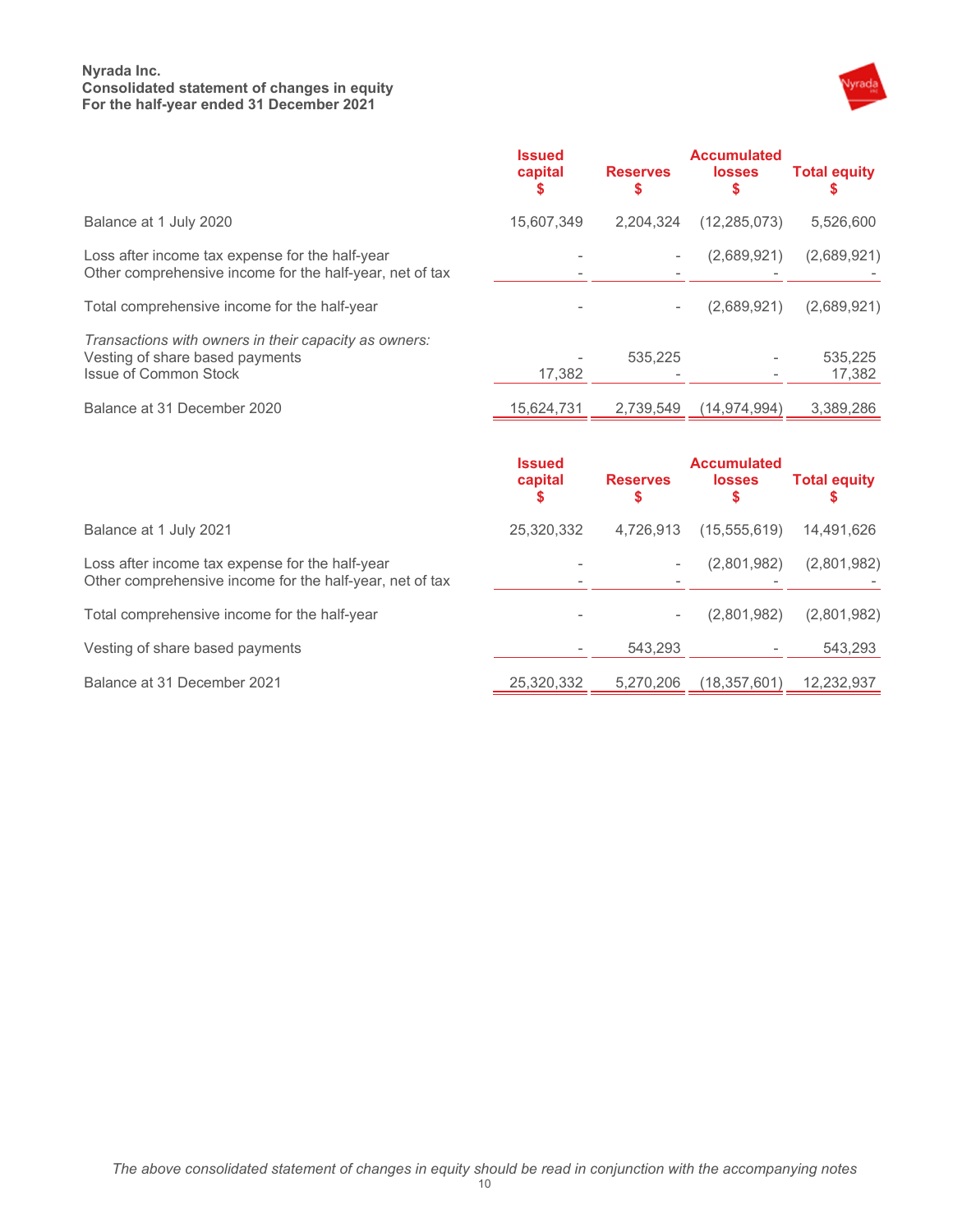## **Nyrada Inc. Consolidated statement of cash flows For the half-year ended 31 December 2021**



**31 Dec 2021 31 Dec 2020 \$ \$** 

| <b>Cash flows from operating activities</b><br>Payments to suppliers (inclusive of GST)<br>R & D tax incentive received<br>Grant income<br>Interest received                                           | (2,510,724)<br>4,387                 | (2, 200, 132)<br>1,076,173<br>50,000<br>769 |
|--------------------------------------------------------------------------------------------------------------------------------------------------------------------------------------------------------|--------------------------------------|---------------------------------------------|
| Net cash used in operating activities                                                                                                                                                                  | (2,506,337)                          | (1,073,190)                                 |
| <b>Cash flows from investing activities</b><br>Payments for plant and equipment                                                                                                                        | (2, 465)                             |                                             |
| Net cash used in investing activities                                                                                                                                                                  | (2,465)                              |                                             |
| <b>Cash flows from financing activities</b><br>Proceeds from exercise of share options<br>Repayment of proceeds from other financing activities<br>Transaction costs relating to issue of Common Stock | (44, 521)<br>(224,440)               | 17,382                                      |
| Net cash from/(used in) financing activities                                                                                                                                                           | (268,961)                            | 17,382                                      |
| Net decrease in cash and cash equivalents<br>Cash and cash equivalents at the beginning of the financial half-year<br>Effects of exchange rate changes on cash and cash equivalents                    | (2,777,763)<br>13,750,743<br>131,690 | (1,055,808)<br>5,146,169<br>(33, 558)       |
| Cash and cash equivalents at the end of the financial half-year                                                                                                                                        | 11,104,670                           | 4,056,803                                   |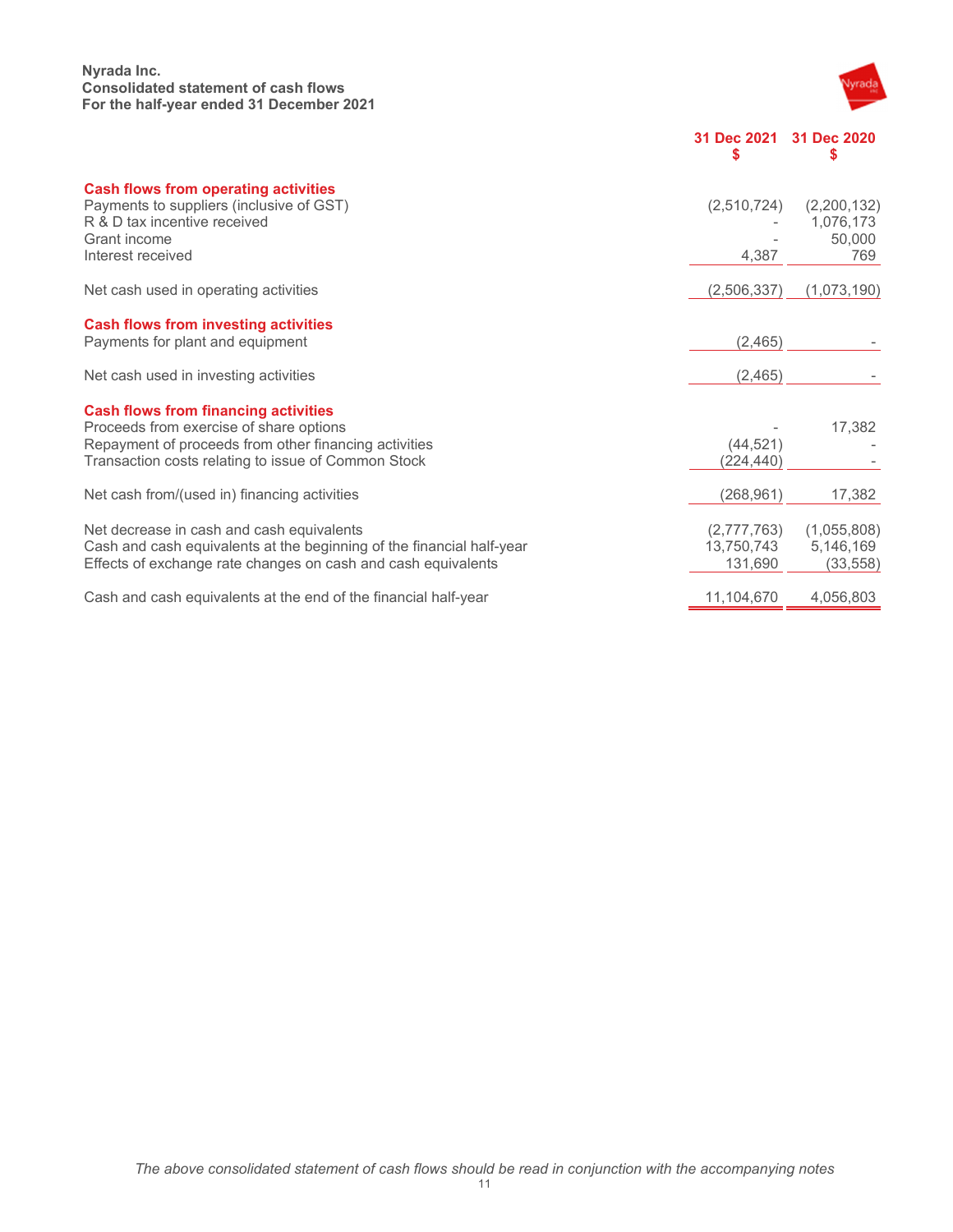

## **1. General information**

The financial statements cover Nyrada Inc. as a consolidated entity consisting of Nyrada Inc. and the entities it controlled at the end of, or during, the half-year. The financial statements are presented in Australian dollars, which is Nyrada Inc.'s functional and presentation currency.

Nyrada Inc is a company incorporated in the State of Delaware in the United States and registered in Australia as a foreign company. As a foreign company registered in Australia, Nyrada Inc is subject to different reporting and regulatory regimes than Australian public companies.

A description of the nature of the consolidated entity's operations and its principal activities are included in the directors' report, which is not part of the financial statements.

The financial statements were authorised for issue, in accordance with a resolution of directors, on 25 February 2022.

## **2. Significant accounting policies**

These general purpose financial statements for the interim half-year reporting period ended 31 December 2021 have been prepared in accordance with Australian Accounting Standard AASB 134 'Interim Financial Reporting' and the Corporations Act 2001, as appropriate for for-profit oriented entities. Compliance with AASB 134 ensures compliance with International Financial Reporting Standard IAS 34 'Interim Financial Reporting'.

These general purpose financial statements do not include all the notes of the type normally included in annual financial statements. Accordingly, these financial statements are to be read in conjunction with the annual report for the year ended 30 June 2021 and any public announcements made by the company during the interim reporting period in accordance with the continuous disclosure requirements of the Corporations Act 2001.

The principal accounting policies adopted in the preparation of the financial statements are consistent with policies in the annual report for the year ended 30 June 2021.

#### **New or amended Accounting Standards and Interpretations adopted**

The consolidated entity has adopted all of the new or amended Accounting Standards and Interpretations issued by the Australian Accounting Standards Board ('AASB') that are mandatory for the current reporting period.

Any new or amended Accounting Standards or Interpretations that are not yet mandatory have not been early adopted.

#### **3. Critical accounting judgements, estimates and assumptions**

The preparation of the financial statements requires management to make judgements, estimates and assumptions that affect the reported amounts in the financial statements. Management continually evaluates its judgements and estimates in relation to assets, liabilities, contingent liabilities, revenue and expenses. Management bases its judgements, estimates and assumptions on historical experience and on other various factors, including expectations of future events, management believes to be reasonable under the circumstances. The resulting accounting judgements and estimates will seldom equal the related actual results. The judgements, estimates and assumptions that have a significant risk of causing a material adjustment to the carrying amounts of assets and liabilities (refer to the respective notes) within the next financial year are discussed below.

#### *Coronavirus (COVID-19) pandemic*

Judgement has been exercised in considering the impacts that the Coronavirus (COVID-19) pandemic has had, or may have, on the consolidated entity based on known information. This consideration extends to the nature of the supply chain, staffing and geographic regions in which the consolidated entity operates. Other than as addressed in specific notes, there does not currently appear to be either any significant impact upon the financial statements or any significant uncertainties with respect to events or conditions which may impact the consolidated entity unfavourably as at the reporting date or subsequently as a result of the Coronavirus (COVID-19) pandemic.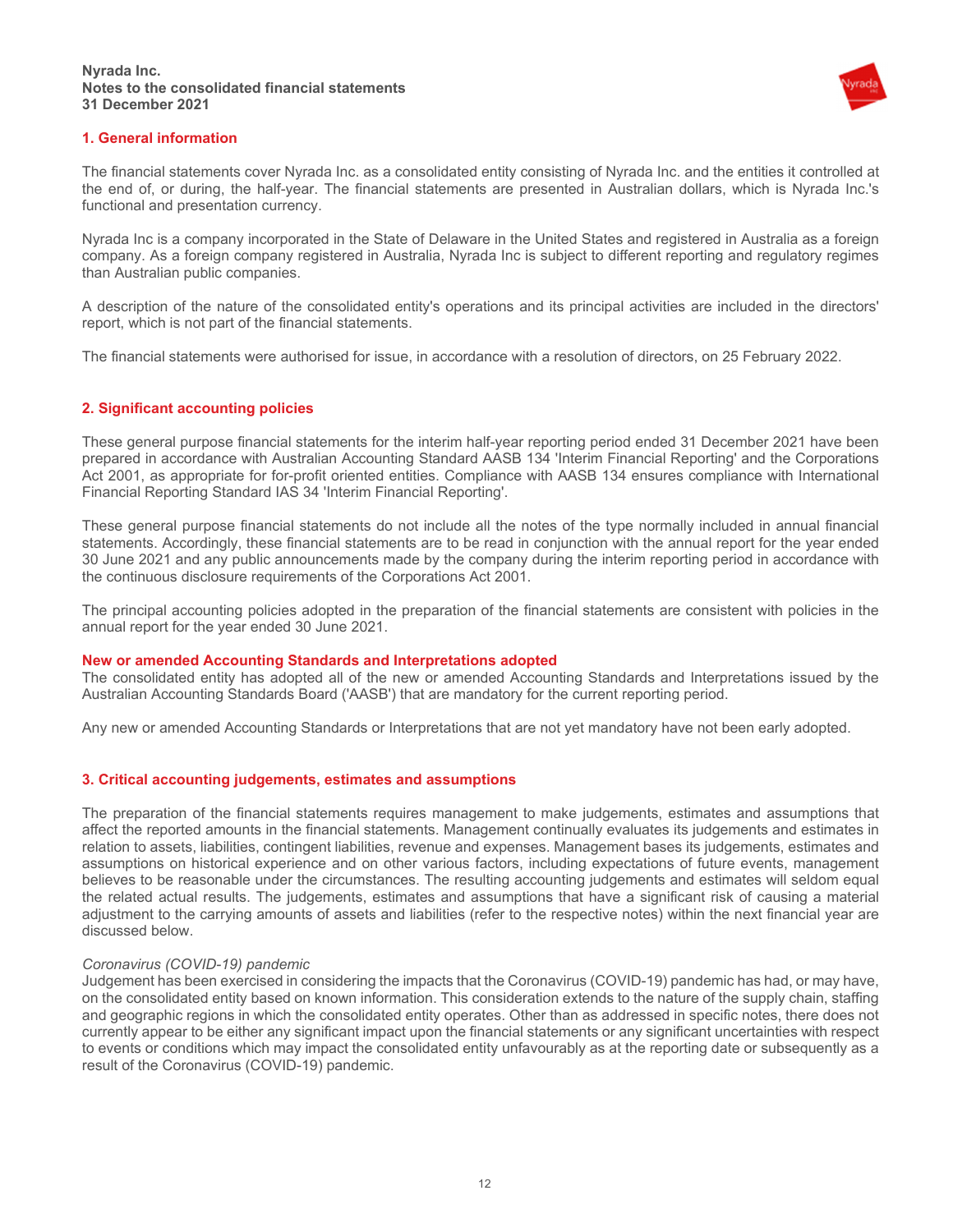

## **3. Critical accounting judgements, estimates and assumptions (continued)**

#### *Share-based payment transactions*

The consolidated entity measures the cost of equity-settled transactions with employees by reference to the fair value of the equity instruments at the date at which they are granted. The fair value is determined by using either the Binomial or Black-Scholes model taking into account the terms and conditions upon which the instruments were granted. The accounting estimates and assumptions relating to equity-settled share-based payments would have no impact on the carrying amounts of assets and liabilities within the next annual reporting period but may impact profit or loss and equity.

## **4. Operating segments**

From the period beginning 1 July 2021 the Board considers that the consolidated entity has only operated in one Segment being research and development of drugs focusing on small molecules with potential therapeutic benefit in areas of significant medical needs and it operates in one geographical area being Australasia. The financial information presented in the statement of financial performance and statement of financial position represents the information for the business segment.

#### **5. Trade and other receivables**

|                                                                            |                     | 31 Dec 2021 30 Jun 2021 |
|----------------------------------------------------------------------------|---------------------|-------------------------|
| <b>Current assets</b><br>R&D Tax Incentive Receivable<br>Other receivables | 1,309,650<br>51,574 | 1,309,650<br>49,483     |
|                                                                            | 1,361,224           | 1,359,133               |

On 12 January 2022 the Company received its 2021FY Research and Development tax incentive refund.

#### **6. Trade and other payables**

|                            | 31 Dec 2021 30 Jun 2021 | S       |
|----------------------------|-------------------------|---------|
| <b>Current liabilities</b> |                         |         |
| Trade payables             | 94,904                  | 87,195  |
| Accrued expenses           | 271,618                 | 433,428 |
| Other payables             | 22,173                  | 67,406  |
|                            | 388,695                 | 588,029 |

## **7. Issued capital**

|                              | 31 Dec 2021 30 Jun 2021 31 Dec 2021 30 Jun 2021<br><b>Shares</b> | <b>Shares</b> |                                                  |
|------------------------------|------------------------------------------------------------------|---------------|--------------------------------------------------|
| Ordinary shares - fully paid |                                                                  |               | 156,008,700  156,008,700  25,320,332  25,320,332 |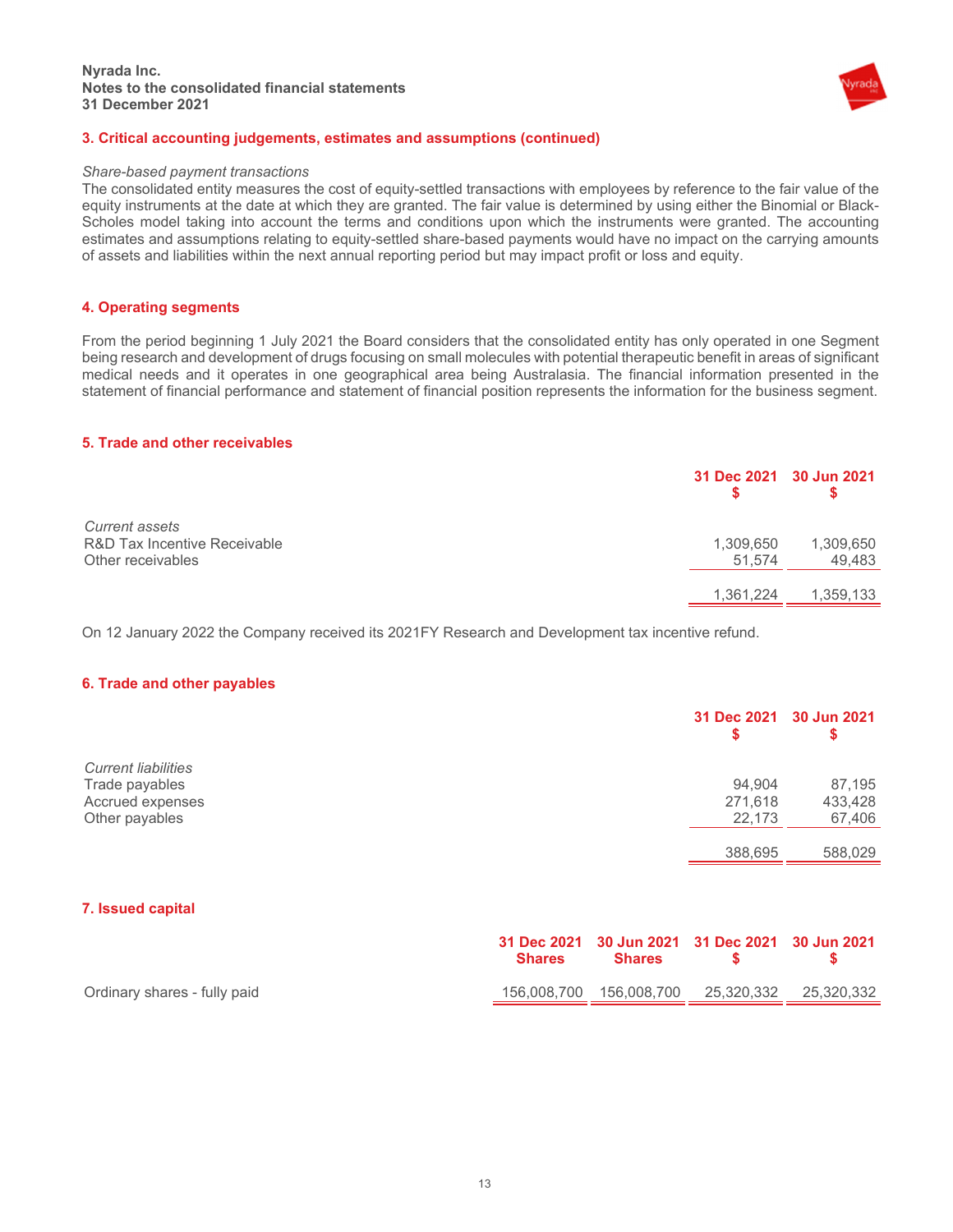

## **7. Issued capital (continued)**

|                                                                                                                                                                                                                                                                                        | 31 Dec 2021                                            | 30 Jun 2021                                       | 31 Dec 2021                                      | 30 Jun 2021                                                                            |
|----------------------------------------------------------------------------------------------------------------------------------------------------------------------------------------------------------------------------------------------------------------------------------------|--------------------------------------------------------|---------------------------------------------------|--------------------------------------------------|----------------------------------------------------------------------------------------|
|                                                                                                                                                                                                                                                                                        | <b>Shares</b>                                          | <b>Shares</b>                                     |                                                  | \$                                                                                     |
| At the beginning of reporting period/year<br>Issue of Common Stock<br>Less: Share placement costs<br>Issue of Common Stock upon exercising of options<br>Issue of Common Stock - Advisors<br>Share-based payments - exercise of options<br>Less: Share-based payments - Broker options | 156,008,700<br>$\overline{\phantom{a}}$<br>-<br>۰<br>۰ | 109,383,722<br>44.231.154<br>1,441,901<br>951.923 | 25,320,332<br>$\sim$<br>$\overline{\phantom{a}}$ | 15,607,349<br>11.500.899<br>(782, 537)<br>369,680<br>304.615<br>183.152<br>(1,214,494) |
| Less: Share-based payments reclassification in share capital                                                                                                                                                                                                                           |                                                        |                                                   |                                                  | (648, 332)                                                                             |
| At the end of reporting period/year                                                                                                                                                                                                                                                    | 156.008.700                                            | 156.008.700                                       | 25,320,332                                       | 25,320,332                                                                             |

#### *Common stock*

The Company has CHESS Depositary Interests (CDIs) quoted on the Australian Securities Exchange (ASX) trading under the ASX code NYR. Each CDI represents an interest in one share of Class A Common Stock of the Company (Share).

Legal title to the Shares underlying the CDIs is held by CHESS Depositary Nominees Pty Ltd (CDN), a wholly owned subsidiary of the ASX. The Company's securities are not quoted on any other exchange.

CDI Holders are entitled to participate in dividends and the proceeds on the winding up of the Company in proportion to the number of and amounts paid on the shares held.

CDI Holders may attend and vote at Nyrada's general meetings. The Company must allow CDI Holders to attend any meeting of Shareholders unless relevant U.S. law at the time of the meeting prevents CDI Holders from attending those meetings.

#### *Share buy-back*

There is no current on-market share buy-back.

## **8. Reserves**

|                              | 31 Dec 2021 30 Jun 2021 | $\sim$ S            |
|------------------------------|-------------------------|---------------------|
| Share-based payments reserve |                         | 5.270.206 4.726.913 |
|                              |                         |                     |

#### *Share-based payments reserve*

The reserve is used to recognise the value of equity benefits provided to employees and directors as part of their remuneration, and other parties as part of their compensation for services. During the review period no options were issued and there were no change to inputs on option valuation.

|                                                          | 31 Dec 2021 | 30 Jun 2021 |
|----------------------------------------------------------|-------------|-------------|
| Balance at beginning of period/year                      | 4,726,913   | 2,204,324   |
| Share-based payments - Broker options                    | ۰           | 1.214.494   |
| Share-based payments - reclassification in share capital |             | 648.332     |
| Share-based payments - exercise of options               |             | (183, 152)  |
| Share-based payments - lapse of options                  |             | (268, 707)  |
| Share-based payments - vesting                           | 543.293     | 1,111,622   |
|                                                          |             |             |
|                                                          | 5,270,206   | 4,726,913   |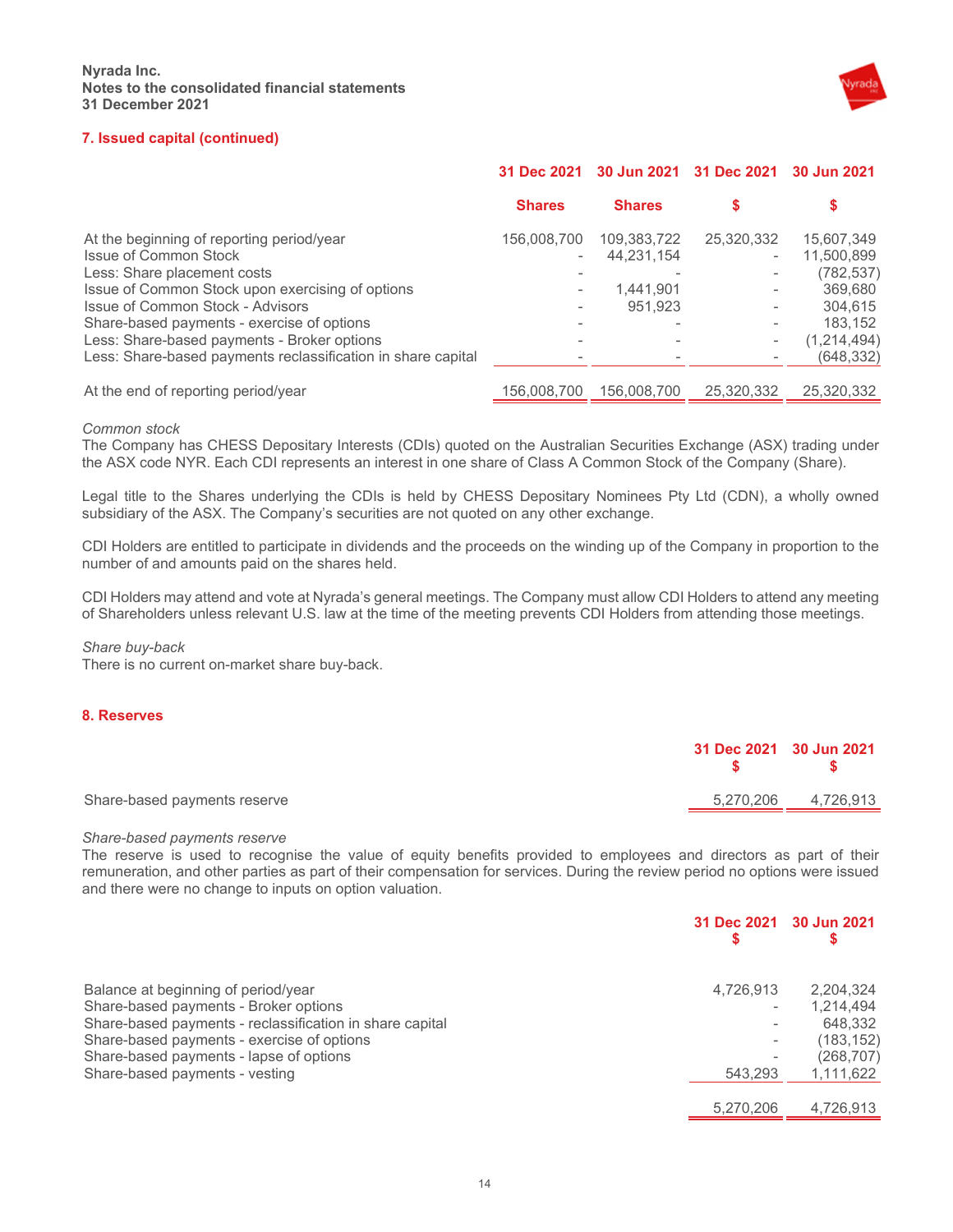

## **8. Reserves (continued)**

There were no new share based payment arrangements granted in the period, however the charge represents the vesting of share based payments arrangements from prior periods.

## **9. Dividends**

There were no dividends paid, recommended or declared during the current or previous financial half-year.

## **10. Commitments and contingencies**

There are no significant commitments and contingencies at balance date in the current or prior reporting periods.

#### **11. Events after the reporting period**

On 12 January 2022 the Company received its 2021FY Research and Development tax incentive refund.

On 17 January 2022 shares were released from escrow.

No other matter or circumstance has arisen since 31 December 2021 that has significantly affected, or may significantly affect the consolidated entity's operations, the results of those operations, or the consolidated entity's state of affairs in future financial years.

#### **12. Earnings per share**

|                                                                                           | 31 Dec 2021 31 Dec 2020<br>S | S                |
|-------------------------------------------------------------------------------------------|------------------------------|------------------|
| Loss after income tax attributable to the owners of Nyrada Inc.                           | (2,801,982)                  | (2,689,921)      |
|                                                                                           | <b>Number</b>                | <b>Number</b>    |
| Weighted average number of ordinary shares used in calculating basic earnings per share   | 156,861,207                  | 109.400.342      |
| Weighted average number of ordinary shares used in calculating diluted earnings per share | 156,861,207                  | 109,400,342      |
|                                                                                           | <b>Cents</b>                 | <b>Cents</b>     |
| Basic earnings per share<br>Diluted earnings per share                                    | (1.79)<br>(1.79)             | (2.46)<br>(2.46) |

Options are not considered to be dilutive therefore options are not included in the calculation of diluted loss per share. As at the reporting date there are 16,000,000 options (2020: 4,000,000) issued and in the money that could potentially dilute basic earnings per share in the future, but were not included in the calculation of diluted earnings per share because they are antidilutive for the periods presented.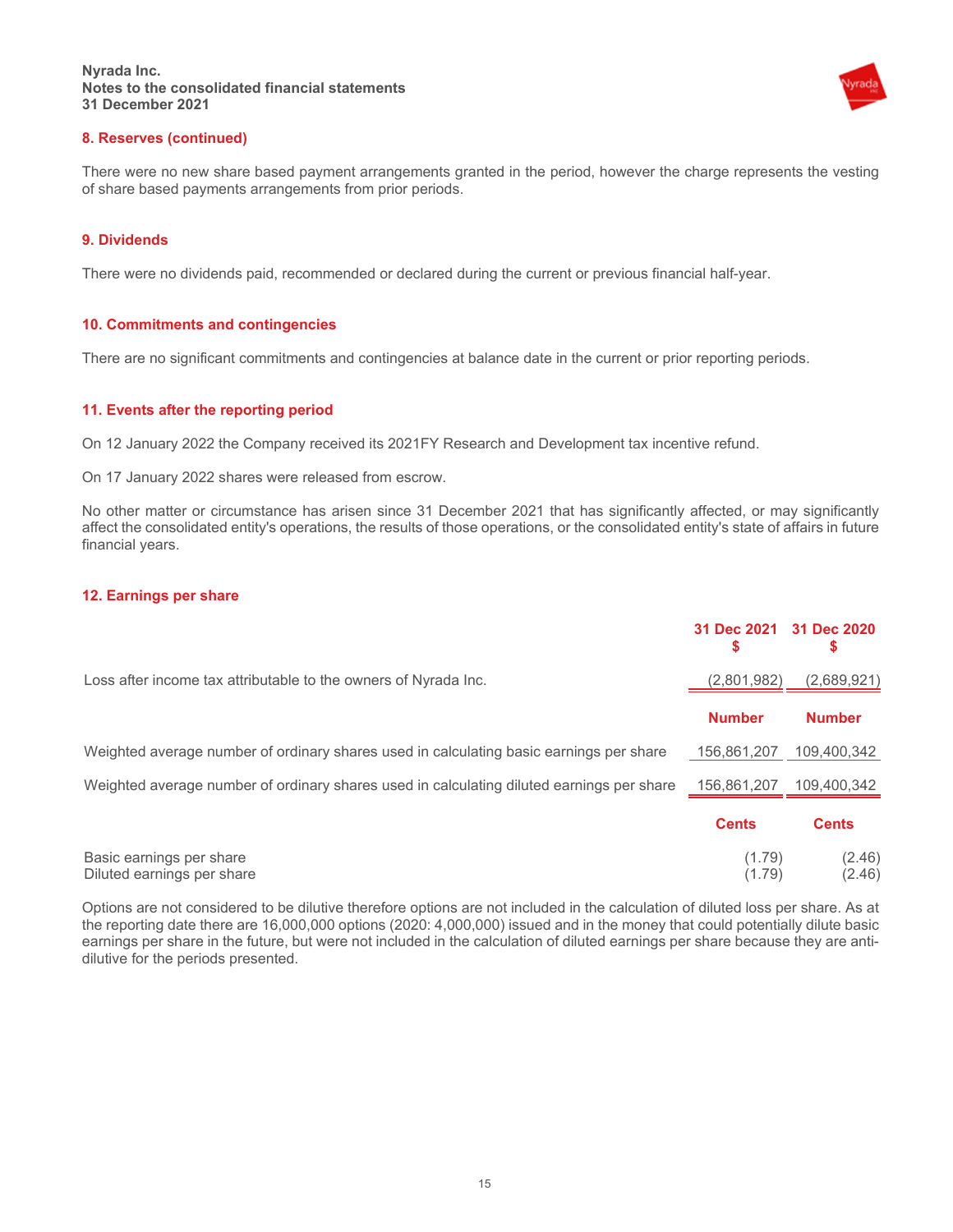#### **Nyrada Inc. Directors' declaration 31 December 2021**



In the directors' opinion:

- the attached financial statements and notes comply with the Corporations Act 2001, Australian Accounting Standard AASB 134 'Interim Financial Reporting', the Corporations Regulations 2001 and other mandatory professional reporting requirements;
- the attached financial statements and notes give a true and fair view of the consolidated entity's financial position as at 31 December 2021 and of its performance for the financial half-year ended on that date; and
- there are reasonable grounds to believe that the consolidated entity will be able to pay its debts as and when they become due and payable.

Signed in accordance with a resolution of directors made pursuant to section 303(5)(a) of the Corporations Act 2001.

On behalf of the directors

\_\_\_\_\_\_\_\_\_\_\_\_\_\_\_\_\_\_\_\_\_\_\_\_\_\_\_  $\overline{\mathsf{John}}$ 

Non-Executive Chairman

25 February 2022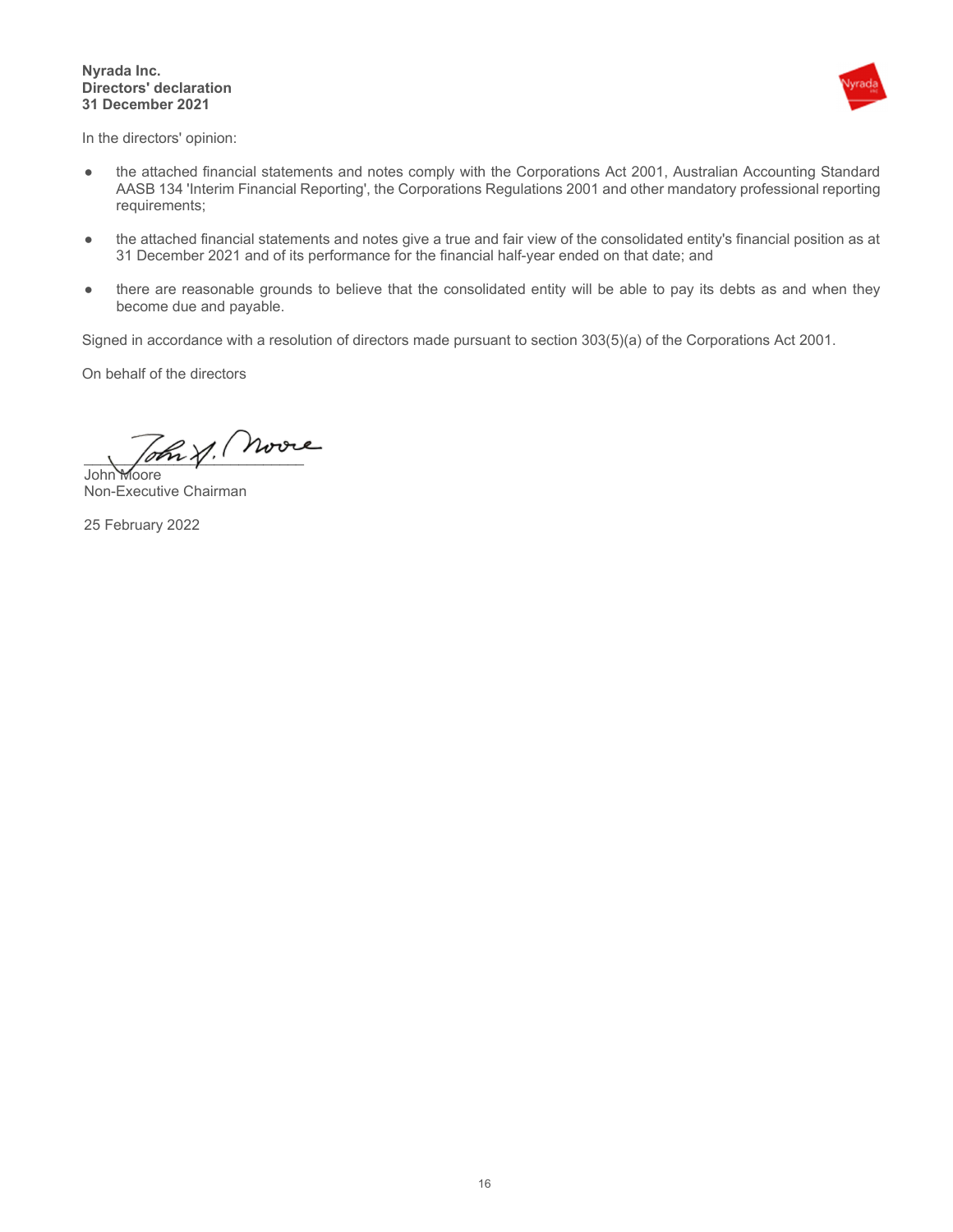

# **Nyrada Inc**

**Independent auditor's review report**

# **Report on the Review of the Half-Year Financial Report**

## **Conclusion**

We have reviewed the accompanying half-year financial report of Nyrada Inc (the Company) and the entities it controlled at the half-year's end or from time to time during the half year (the consolidated group), which comprises the consolidated statement of financial position as at 31 December 2021, the consolidated statement of profit or loss and other comprehensive income, consolidated statement of changes in equity and consolidated statement of cash flows for the half-year ended on that date, a summary of significant accounting policies and other explanatory information, and the directors' declaration.

Based on our review, which is not an audit, we have not become aware of any matter that makes us believe that the half-year financial report of Nyrada Inc is not in accordance with the *Corporations Act 2001* including:

- a) giving a true and fair view of the consolidated entity's financial position as at 31 December 2021 and of its performance for the half year ended on that date; and
- b) complying with Australian Accounting Standard 134 *Interim Financial Reporting* and the *Corporations Regulations 2001*.

## **Basis for Conclusion**

We conducted our review in accordance with ASRE *2410 Review of a Financial Report Performed by the Independent Auditor of the Entity*. Our responsibilities are further described in the *Auditor's Responsibilities for the Review of the Financial Report* section of our report. We are independent of the Company in accordance with the ethical requirements of the Accounting Professional and Ethical Standards Board's APES 110 *Code of Ethics for Professional Accountants (including Independence Standards)* (the Code) that are relevant to our audit of the annual financial report in Australia. We have also fulfilled our other ethical responsibilities in accordance with the Code.

# **Responsibility of Management for the Financial Report**

The directors of the Company are responsible for the preparation of the half-year financial report that gives a true and fair view in accordance with Australian Accounting Standards and the *Corporations Act 2001* and for such internal control as the directors determine is necessary to enable the preparation of the half-year financial report that gives a true and fair view and is free from material misstatement, whether due to fraud or error.

**ACCOUNTANTS & ADVISORS** 

Level 20, 181 William Street Melbourne VIC 3000 Telephone: +61 3 9824 8555 williambuck.com